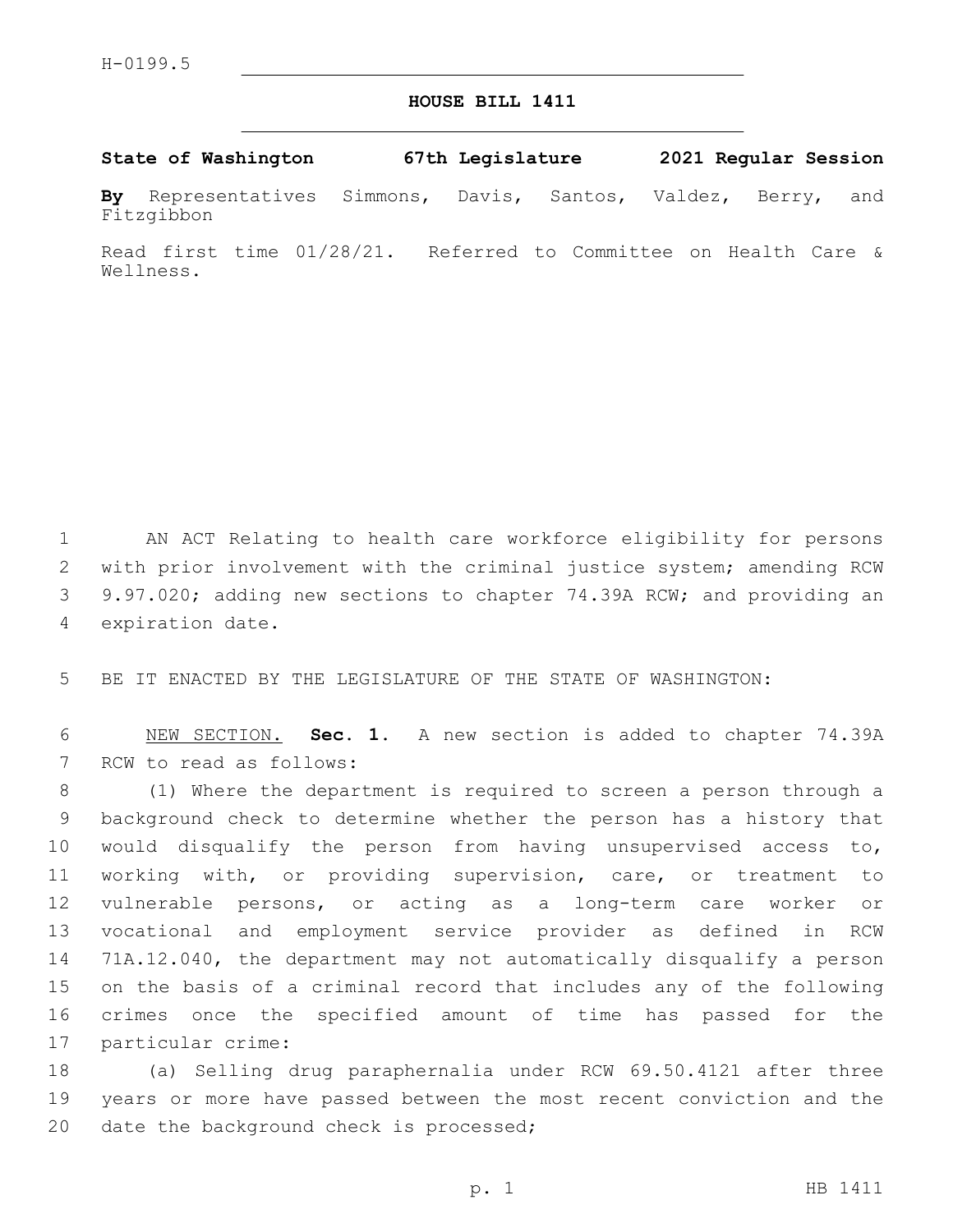(b) Selling marijuana to a person under the age of 21 under RCW 69.50.475 after three years or more have passed between the most recent conviction and the date the background check is processed;

 (c) Theft in the first degree under RCW 9A.56.030 after five years or more have passed between the most recent conviction and the 6 date the background check is processed;

 (d) Robbery in the second degree under RCW 9A.56.210 after five years or more have passed between the most recent conviction and the 9 date the background check is processed;

 (e) Extortion in the second degree under RCW 9A.56.130 after five years or more have passed between the most recent conviction and the 12 date the background check is processed;

 (f) Assault in the second degree under RCW 9A.36.021 after five years or more have passed between the most recent conviction and the 15 date the background check is processed; and

 (g) Assault in the third degree under RCW 9A.36.031 after five years or more have passed between the most recent conviction and the 18 date the background check is processed.

 (2) Notwithstanding subsection (1) of this section, a long-term care worker may not provide or be paid to provide care to children or vulnerable adults under the medicare or medicaid programs if the worker is excluded from participating in those programs by federal law.23

 (3) The provisions of subsection (1) of this section do not apply to any situation in which the record includes charges related to abuse, neglect, personal or financial exploitation, or abandonment of a minor or vulnerable adult under chapter 74.34 RCW and RCW 26.44.020.

 (4) The department or an employer contracted with the department, when conducting a character, competence, and suitability review for the purpose of hiring, licensing, certifying, contracting with, permitting, or continuing to permit a person to be employed in any position caring for or having unsupervised access to a vulnerable adult, may, in its sole discretion, determine whether to consider any of the convictions identified in subsection (1) of this section. The department or an employer contracted with the department, when conducting a character, competence, and suitability review for the purpose of hiring, licensing, certifying, contracting with, permitting, or continuing to permit a person to be employed in any position caring for or having unsupervised access to a vulnerable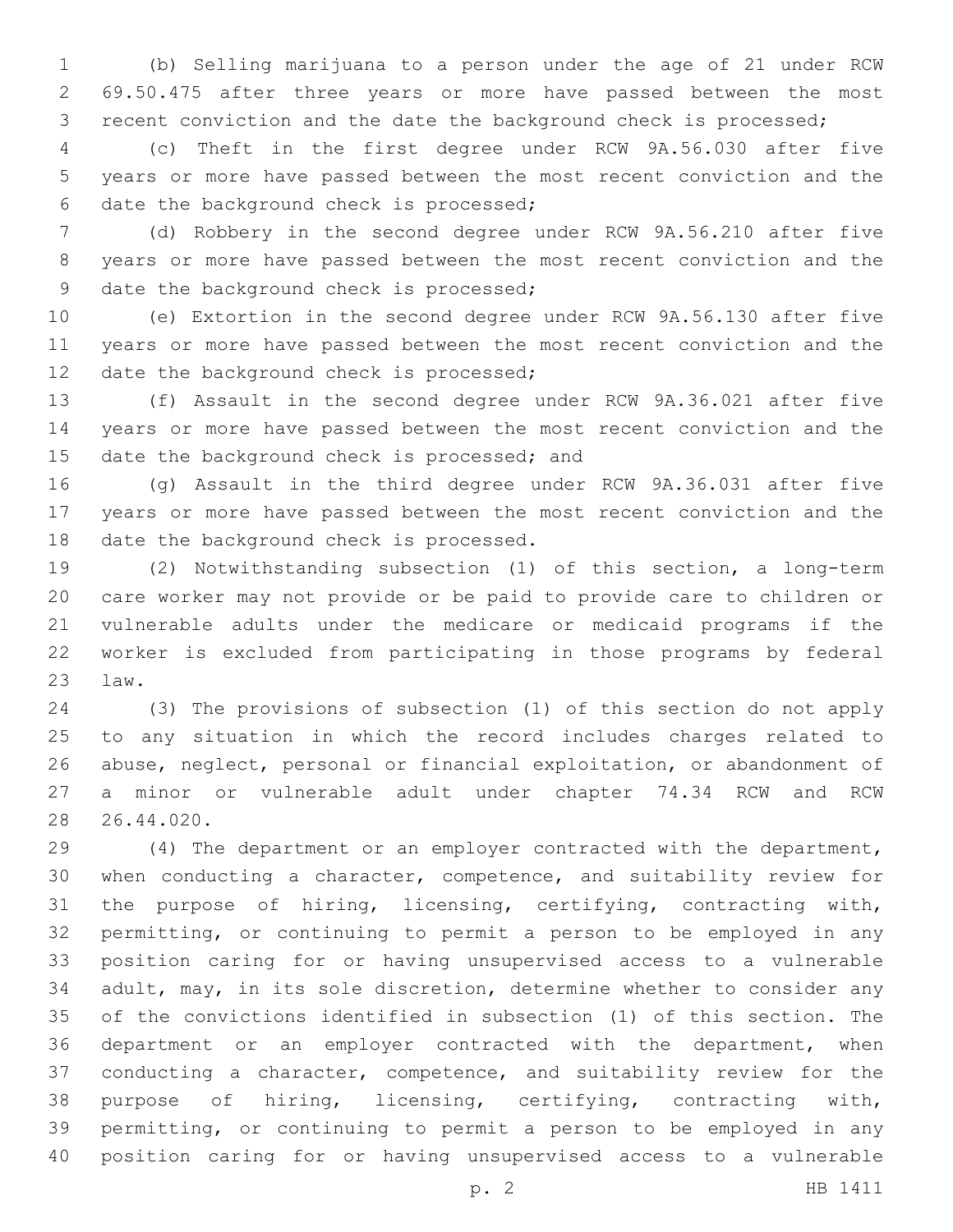adult, is immune from suit in law, equity, or under the administrative procedure act for damages based upon its exercise of discretion under this section or the refusal to exercise such discretion. In any action at law against the department or an employer contracted with the department relating to or arising from the hiring, licensing, certifying, contracting with, permitting, or continuing to permit a person to be employed in any position caring for or having unsupervised access to a vulnerable adult, evidence of the crimes identified in subsection (1) of this section may not be introduced as evidence of negligence or intentionally tortious conduct on the part of the department or an employer contracted with 12 the department.

 NEW SECTION. **Sec. 2.** A new section is added to chapter 74.39A 14 RCW to read as follows:

 (1) The department shall facilitate a work group dedicated to expanding the long-term care workforce, racial equity in client choice, and paid home care services. The work group shall identify an informed consent process by which older adults and people with disabilities may hire a trusted individual with a criminal record that would otherwise disqualify the person from providing paid home care services under this chapter. In its development of the recommendations, the work group must consider client safety, client direction, racial equity, cultural competency, and workforce 24 development.

25 (2)(a) The work group shall consist of:

26 (i) Two representatives from the department;

 (ii) Two representatives from community-based organizations that 28 represent people with criminal records;

 (iii) One representative from a community-based organization that 30 represents Black communities;

 (iv) One representative from an organization or tribe to represent the interests of American Indians and Alaska Natives;

 (v) One representative from a community-based organization that represents immigrant populations or persons of color;

 (vi) Three representatives from the union representing the 36 majority of long-term care workers in Washington;

(vii) One representative of a consumer-directed employer;

 (viii) One representative of an association representing area 39 agencies on aging in Washington;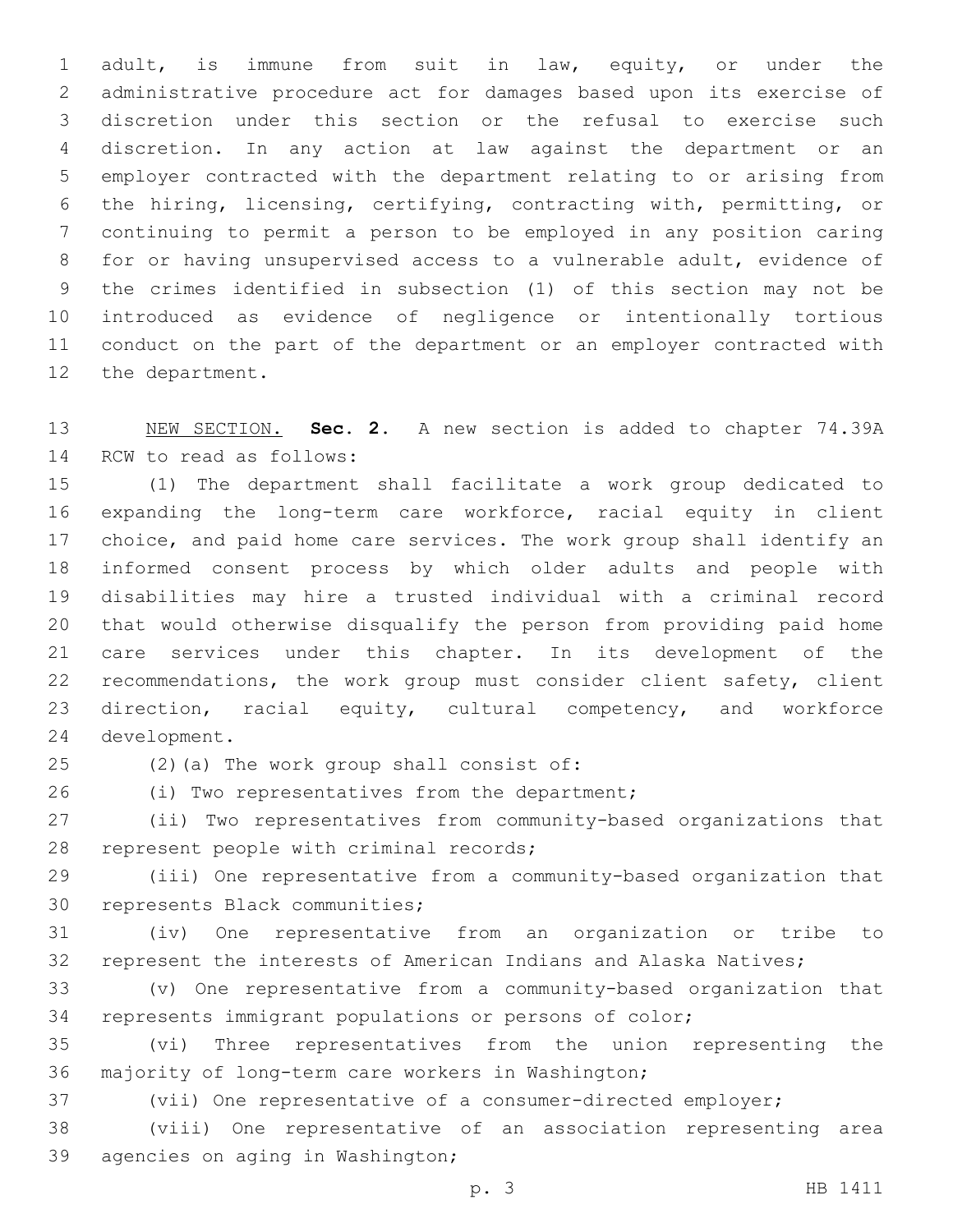(ix) One representative from the office of the state long-term 2 care ombuds;

 (x) One representative from the office of the state developmental 4 disability ombuds; and

 (xi) Four representatives from organizations representing seniors and individuals with physical or developmental disabilities.

 (b) The department shall invite the participation of persons with expertise in the background check process to provide advice and consultation to the work group with respect to the development of the proposed process under subsection (1) of this section.

 (c) Appointments to the work group shall be made by the department. The department shall convene the meetings of the work 13 group and service as the facilitator.

 (3) The work group shall devote at least one meeting to reviewing and analyzing racial disparities relevant to the work group's direction under subsection (1) of this section, including disparities in charges and disqualifications in providing paid home care services 18 under this chapter.

 (4) The work group must submit its recommendations to the secretary by December 1, 2021. The recommendations must include a proposed process for clients to hire a family member or friend with a criminal record. The proposed process must include a recommended communication strategy to inform older adults and people with 24 disabilities in Washington about the process.

 (5) After receiving the informed consent process recommended by 26 the work group, the department may revise the process as needed.

 (6) The department shall implement the informed consent process, 28 as recommended by the work group and revised by the department, if 29 applicable, by January 1, 2023.

30 (7) This section expires July 1, 2023.

 **Sec. 3.** RCW 9.97.020 and 2017 3rd sp.s. c 6 s 806 are each 32 amended to read as follows:

 (1) Except as provided in this section, no state, county, or municipal department, board, officer, or agency authorized to assess the qualifications of any applicant for a license, certificate of authority, qualification to engage in the practice of a profession or business, or for admission to an examination to qualify for such a license or certificate may disqualify a qualified applicant, solely based on the applicant's criminal history, if the qualified applicant

p. 4 HB 1411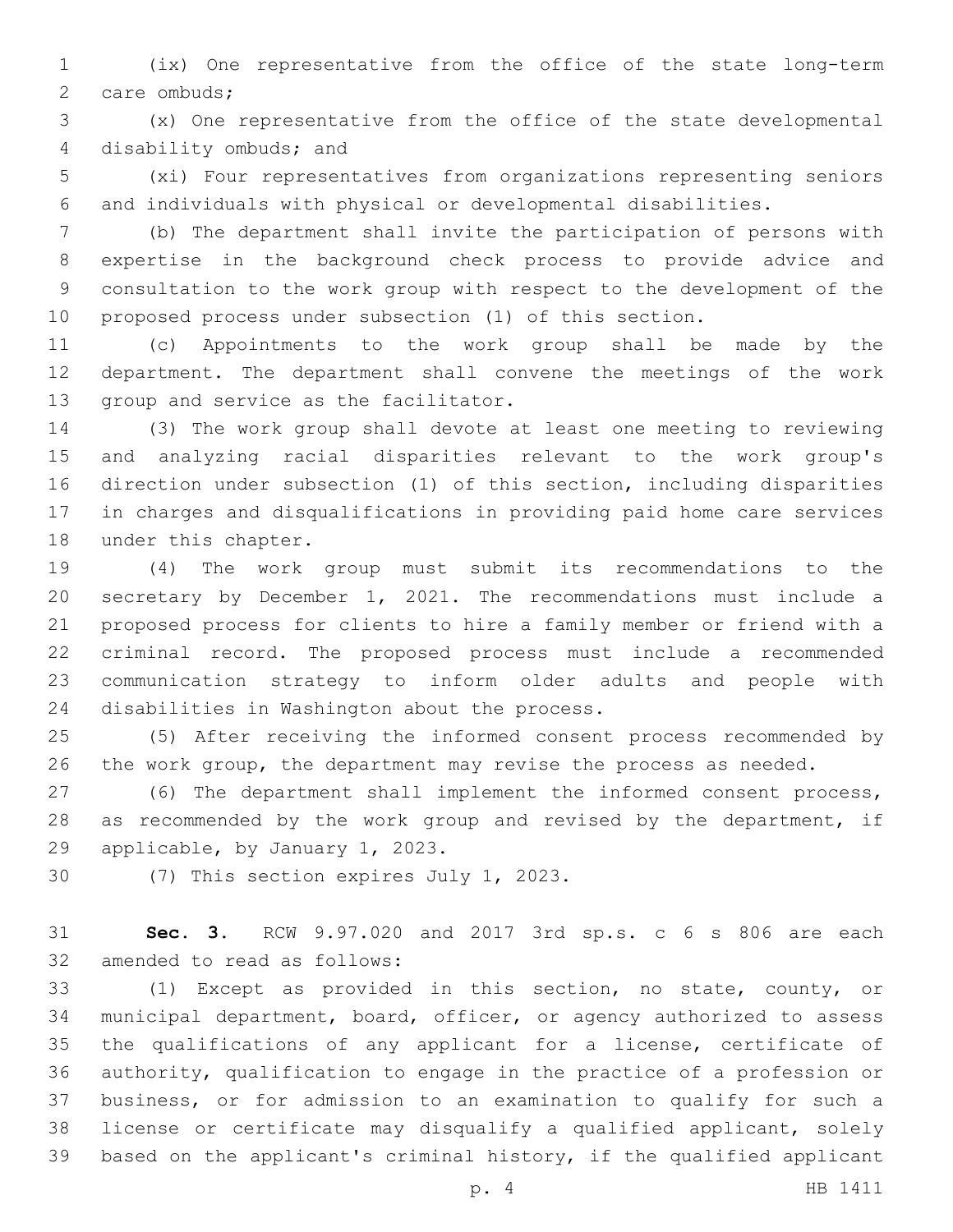has obtained a certificate of restoration of opportunity and the applicant meets all other statutory and regulatory requirements, except as required by federal law or exempted under this subsection. Nothing in this section is interpreted as restoring or creating a means to restore any firearms rights or eligibility to obtain a firearm dealer license pursuant to RCW 9.41.110 or requiring the 7 removal of a protection order.

 (a)(i) Criminal justice agencies, as defined in RCW 10.97.030, and the Washington state bar association are exempt from this 10 section.

 (ii) This section does not apply to the licensing, certification, or qualification of the following professionals: Accountants, RCW 18.04.295; assisted living facilities employees who are not long-term care workers as defined in RCW 74.39A.009, RCW 18.20.125; bail bond 15 agents, RCW 18.185.020; escrow agents, RCW 18.44.241; ((long-term 16 eare workers, RCW 18.88B.080)); nursing home administrators, RCW 18.52.071; nursing, chapter 18.79 RCW; physicians and physician assistants, chapters 18.71 and 18.71A RCW; private investigators, RCW 18.165.030; receivers, RCW 7.60.035; teachers, chapters 28A.405 and 28A.410 RCW; notaries public, chapter 42.45 RCW; private 21 investigators, chapter 18.165 RCW; real estate brokers and 22 salespersons, chapters 18.85 and 18.86 RCW; and security quards, 23 chapter 18.170 RCW((; and vulnerable adult care providers, RCW 24 43.43.842)).

 (iii) To the extent this section conflicts with the requirements for receipt of federal funding under the adoption and safe families act, 42 U.S.C. Sec. 671, this section does not apply.

 (b) Unless otherwise addressed in statute, in cases where an applicant would be disqualified under RCW 43.20A.710, and the applicant has obtained a certificate of restoration of opportunity 31 for a disqualifying conviction, ((the department of social and health 32 services and)) the department of children, youth, and families may, after review of relevant factors, including the nature and seriousness of the offense, time that has passed since conviction, 35 changed circumstances since the offense occurred, and the nature of the employment or license sought, at their discretion:

 (i) Allow the applicant to have unsupervised access to children, vulnerable adults, or individuals with mental illness or developmental disabilities if the applicant is otherwise qualified 40 and suitable; or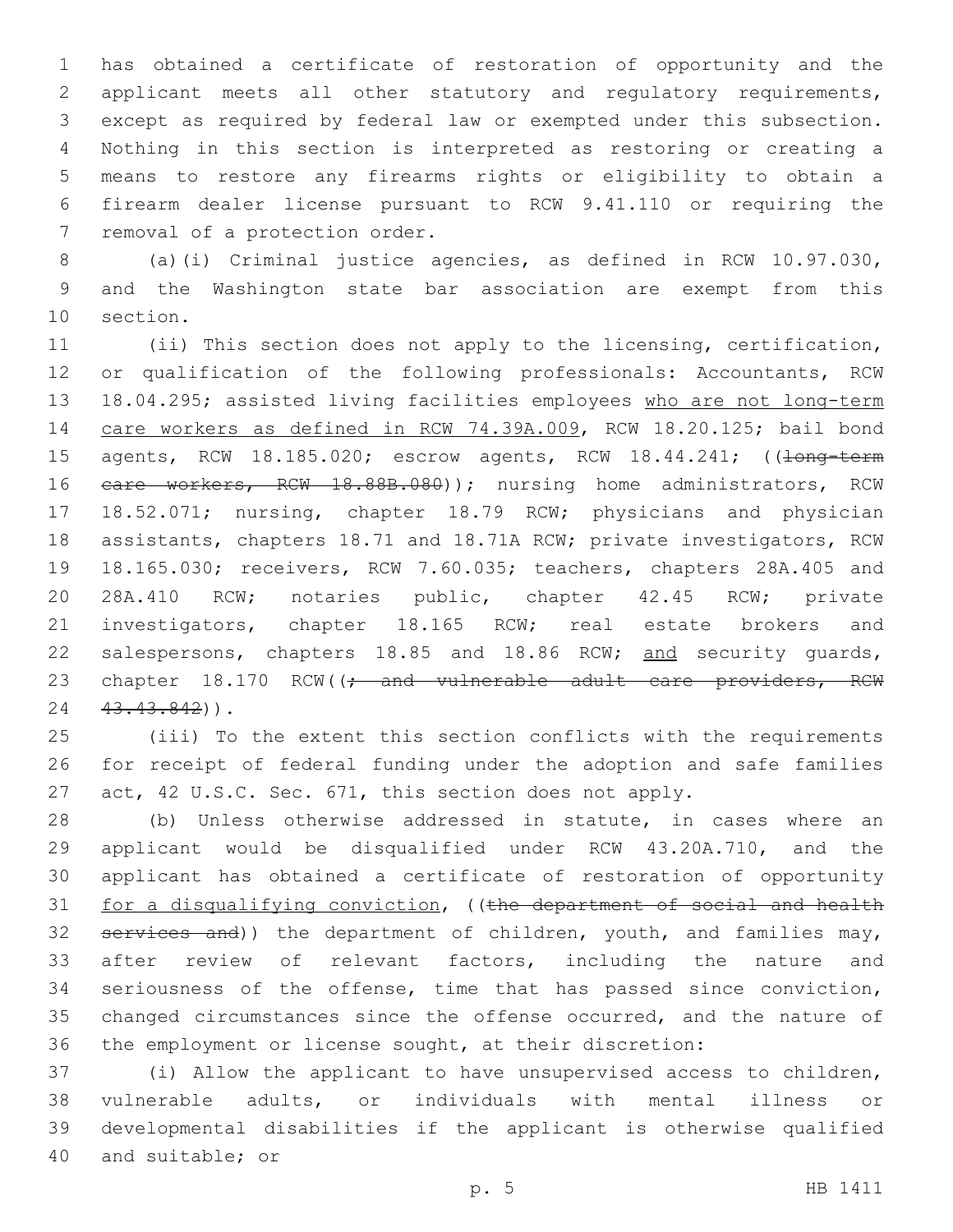(ii) Disqualify the applicant solely based on the applicant's 2 criminal history.

 (c) Unless otherwise addressed in statute, in cases in which an applicant would be disqualified under RCW 43.20A.710, 43.43.842, or department rule, and the applicant has obtained a certificate of restoration of opportunity for a disqualifying conviction, the department of social and health services may, after review of relevant factors, including the nature and seriousness of the 9 offense, time that has passed since conviction, changed circumstances 10 since the offense occurred, and the nature of the employment or 11 license sought, at its discretion:

 (i) Allow the applicant to have unsupervised access to children, vulnerable adults, or individuals with mental illness or developmental disabilities if the applicant is otherwise qualified and suitable; or

16 (ii) Disqualify the applicant solely based on the applicant's criminal history.

 (d) If the practice of a profession or business involves unsupervised contact with vulnerable adults, children, or individuals with mental illness or developmental disabilities, or populations otherwise defined by statute as vulnerable, the department of health may, after review of relevant factors, including the nature and seriousness of the offense, time that has passed since conviction, 24 changed circumstances since the offense occurred, and the nature of the employment or license sought, at its discretion:

 (i) Disqualify an applicant who has obtained a certificate of restoration of opportunity, for a license, certification, or registration to engage in the practice of a health care profession or business solely based on the applicant's criminal history; or

 (ii) If such applicant is otherwise qualified and suitable, credential or credential with conditions an applicant who has obtained a certificate of restoration of opportunity for a license, certification, or registration to engage in the practice of a health 34 care profession or business.

 (( $\left(\frac{1}{d} \right)$ ) (e) The state of Washington, any of its counties, cities, towns, municipal corporations, or quasi-municipal corporations, the 37 department of health, the department of social and health services, and its officers, employees, contractors, and agents are immune from suit in law, equity, or any action under the administrative procedure act based upon its exercise of discretion under this section. This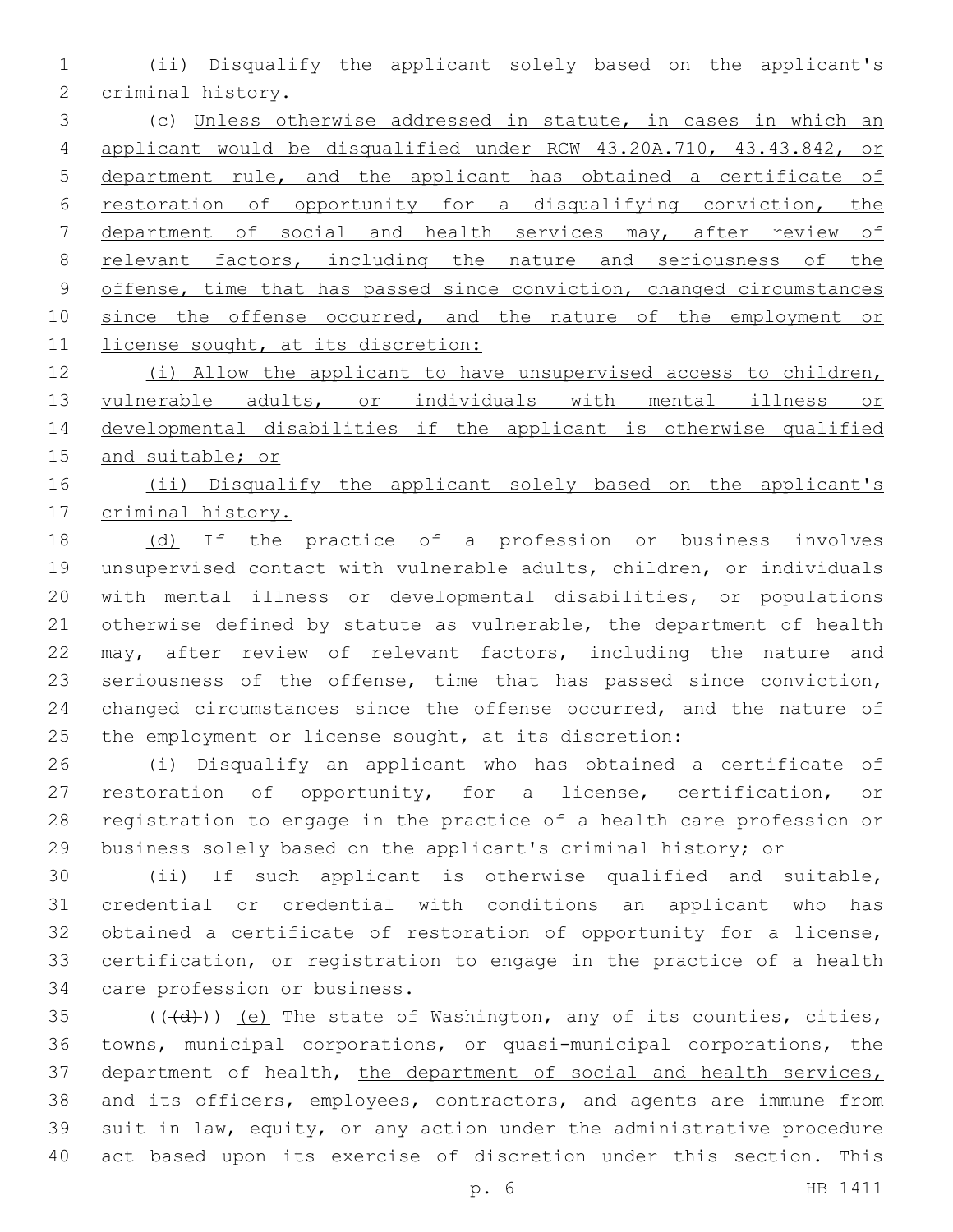section does not create a protected class; private right of action; any right, privilege, or duty; or change to any right, privilege, or duty existing under law. This section does not modify a licensing or certification applicant's right to a review of an agency's decision under the administrative procedure act or other applicable statute or agency rule. A certificate of restoration of opportunity does not remove or alter citizenship or legal residency requirements already 8 in place for state agencies and employers.

 (2) A qualified court has jurisdiction to issue a certificate of restoration of opportunity to a qualified applicant.

 (a) A court must determine, in its discretion whether the 12 certificate:

13 (i) Applies to all past criminal history; or

 (ii) Applies only to the convictions or adjudications in the 15 jurisdiction of the court.

 (b) The certificate does not apply to any future criminal justice involvement that occurs after the certificate is issued.

 (c) A court must determine whether to issue a certificate by determining whether the applicant is a qualified applicant as defined 20 in RCW 9.97.010.

 (3) An employer or housing provider may, in its sole discretion, determine whether to consider a certificate of restoration of opportunity issued under this chapter in making employment or rental decisions. An employer or housing provider is immune from suit in law, equity, or under the administrative procedure act for damages based upon its exercise of discretion under this section or the refusal to exercise such discretion. In any action at law against an employer or housing provider arising out of the employment of or provision of housing to the recipient of a certificate of restoration of opportunity, evidence of the crime for which a certificate of restoration of opportunity has been issued may not be introduced as evidence of negligence or intentionally tortious conduct on the part of the employer or housing provider. This subsection does not create a protected class, private right of action, any right, privilege, or duty, or to change any right, privilege, or duty existing under law related to employment or housing except as provided in RCW 7.60.035.

 (4) The department of social and health services or an employer 38 contracted with the department of social and health services, when 39 hiring, licensing, certifying, contracting with, permitting, or continuing to permit a person to be employed in any position caring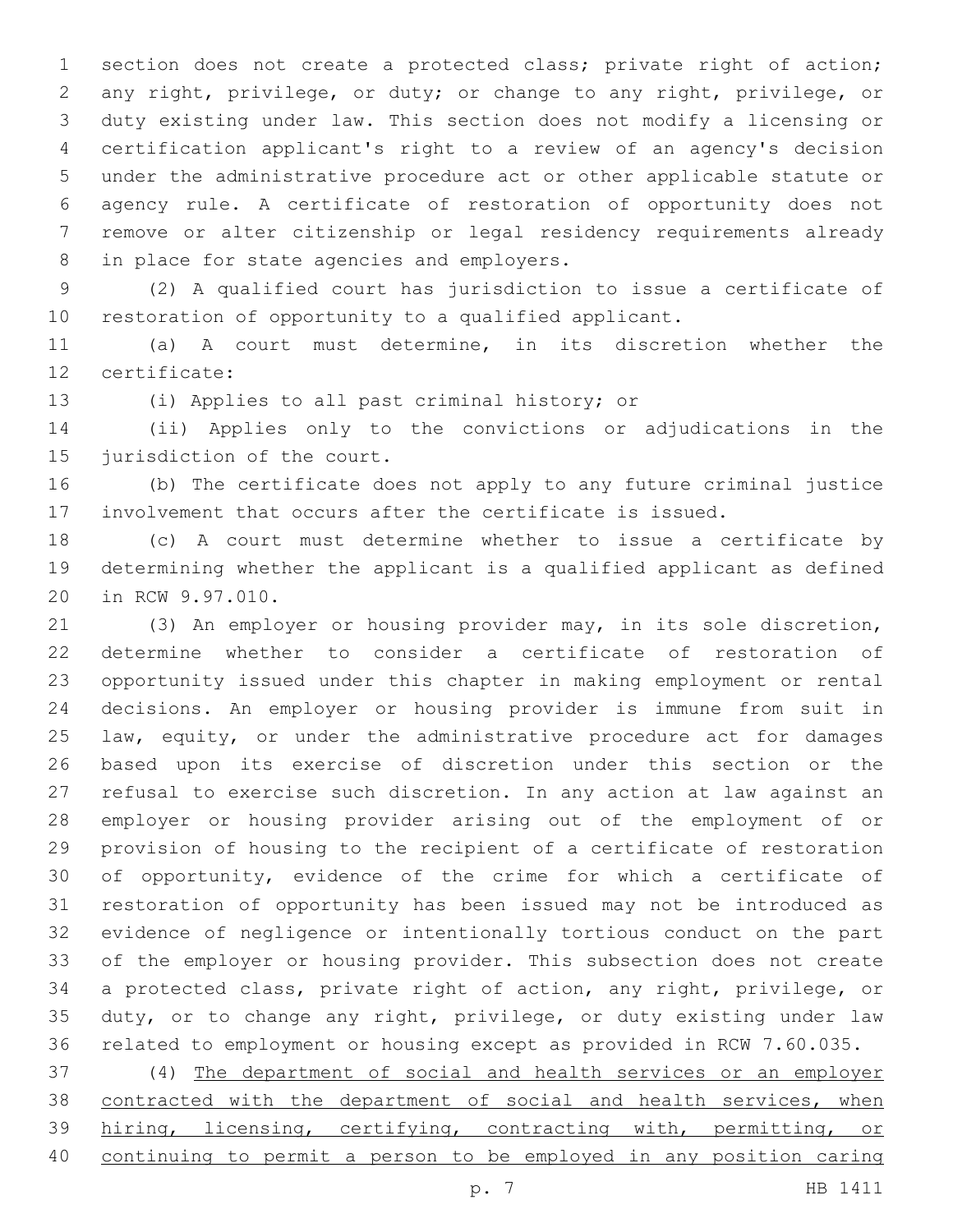1 for or having unsupervised access to a vulnerable adult, may, in its sole discretion, determine whether to consider a certificate of restoration of opportunity issued under this chapter. The department of social and health services or an employer contracted with the department of social and health services, when hiring, licensing, certifying, contracting with, permitting, or continuing to permit a person to be employed in any position caring for or having unsupervised access to a vulnerable adult, is immune from suit in 9 law, equity, or under the administrative procedure act for damages based upon its exercise of discretion under this subsection or the refusal to exercise such discretion. In any action at law against the department of social and health services or an employer contracted with the department of social and health services relating to or 14 arising from the hiring, licensing, certifying, contracting with, permitting, or continuing to permit a person providing home care services to be employed in any position caring for or having unsupervised access to a vulnerable adult of the recipient of a certificate of restoration of opportunity, evidence of the crime for 19 which a certificate of restoration of opportunity has been issued may not be introduced as evidence of negligence or intentionally tortious conduct on the part of the department of social and health services 22 or an employer contracted with the department of social and health 23 services. This subsection does not create a protected class, a 24 private right of action, or any right, privilege, or duty, or to 25 change any right, privilege, or duty existing under law related to 26 the department of social and health services or an employer contracted with the department of social and health services.

 (5)(a) Department of social and health services: A certificate of restoration of opportunity does not apply to the state abuse and neglect registry. No finding of abuse, neglect, or misappropriation of property may be removed from the registry based solely on a certificate. The department must include such certificates as part of its criminal history record reports, qualifying letters, or other assessments pursuant to RCW 43.43.830 through 43.43.838. The department shall adopt rules to implement this subsection.

 (b) Washington state patrol: The Washington state patrol is not required to remove any records based solely on a certificate of restoration of opportunity. The state patrol must include a certificate as part of its criminal history record report.

(c) Court records:40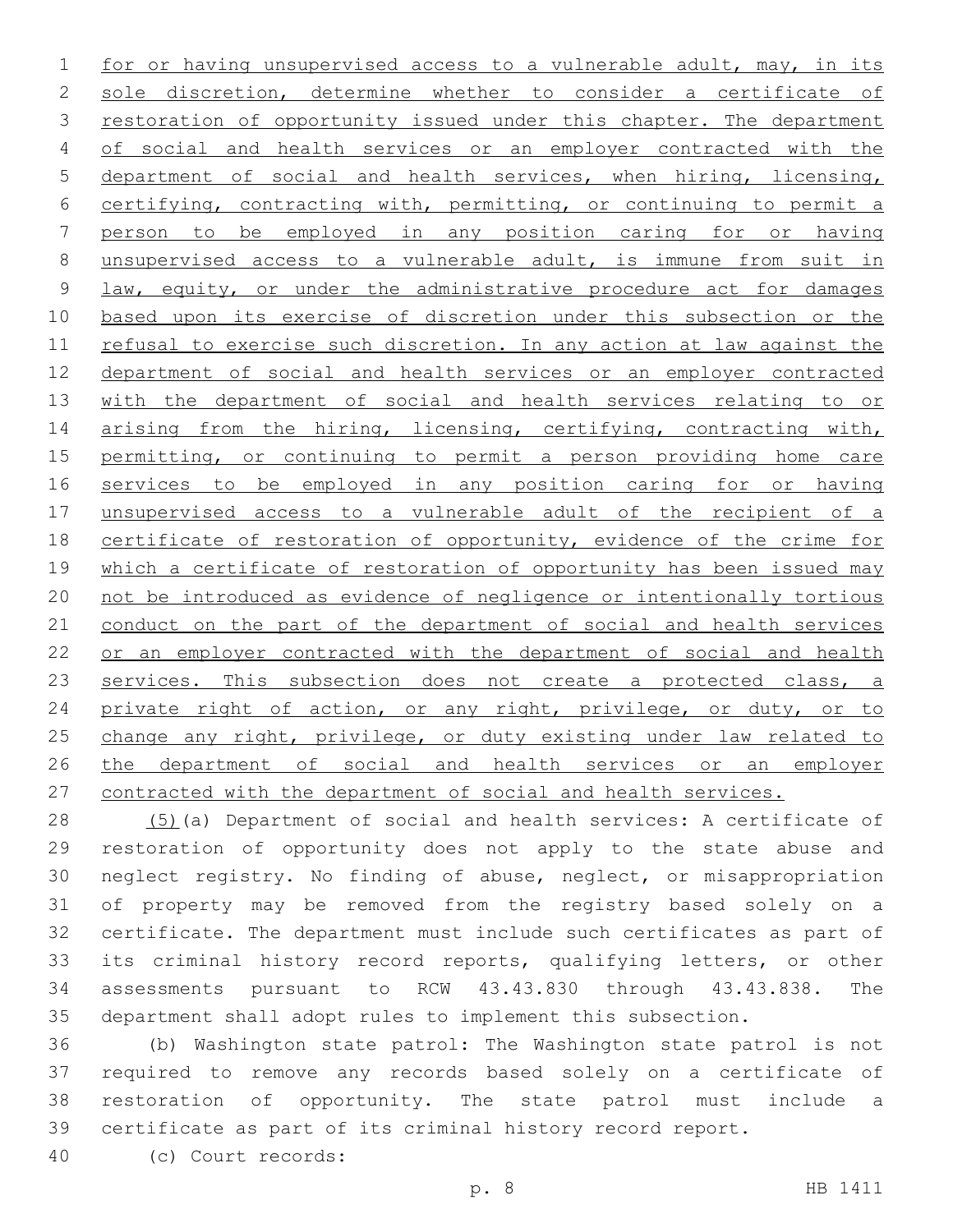(i) A certificate of restoration of opportunity has no effect on any other court records, including records in the judicial information system. The court records related to a certificate of restoration of opportunity must be processed and recorded in the same 5 manner as any other record.

 (ii) The qualified court where the applicant seeks the certificate of restoration of opportunity must administer the court records regarding the certificate in the same manner as it does 9 regarding all other proceedings.

 (d) Effect in other judicial proceedings: A certificate of restoration of opportunity may only be submitted to a court to demonstrate that the individual met the specific requirements of this section and not for any other procedure, including evidence of character, reputation, or conduct. A certificate is not an equivalent 15 procedure under Rule of Evidence 609(c).

 (e) Department of health: The department of health must include a certificate of restoration of opportunity on its public website if:

 (i) Its website includes an order, stipulation to informal disposition, or notice of decision related to the conviction 20 identified in the certificate of restoration of opportunity; and

 (ii) The credential holder has provided a certified copy of the certificate of restoration of opportunity to the department of 23 health.

 (f) Department of children, youth, and families: A certificate of restoration of opportunity does not apply to founded findings of child abuse or neglect. No finding of child abuse or neglect may be destroyed based solely on a certificate. The department of children, youth, and families must include such certificates as part of its criminal history record reports, qualifying letters, or other assessments pursuant to RCW 43.43.830 through 43.43.838. The department of children, youth, and families shall adopt rules to 32 implement this subsection  $((+4))$   $(5)$   $(f)$ .

 $((+5+))$  (6) In all cases, an applicant must provide notice to the prosecutor in the county where he or she seeks a certificate of restoration of opportunity of the pendency of such application. If the applicant has been sentenced by any other jurisdiction in the five years preceding the application for a certificate, the applicant must also notify the prosecuting attorney in those jurisdictions. The prosecutor in the county where an applicant applies for a certificate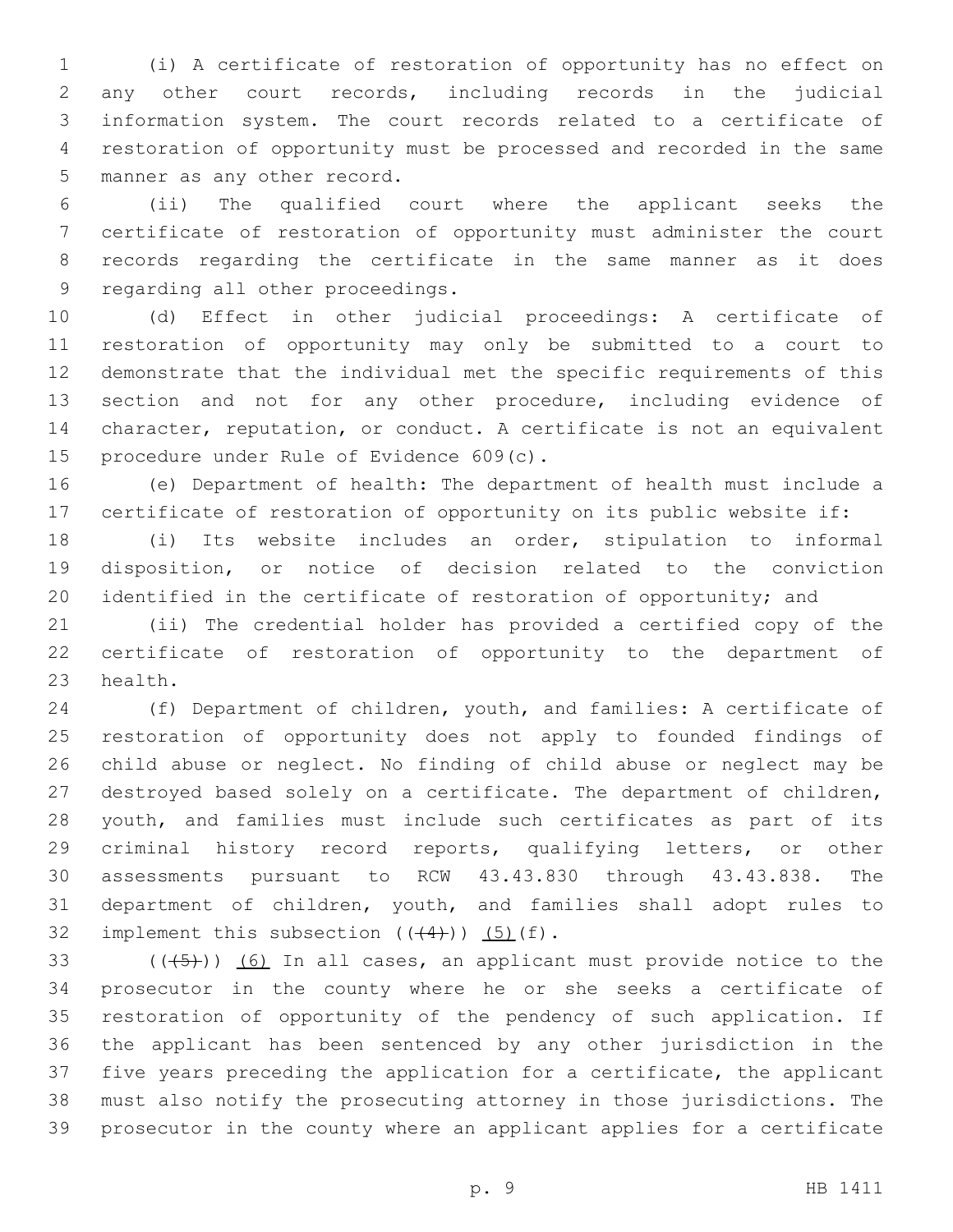shall provide the court with a report of the applicant's criminal 2 history.

3 (((6)) (7) Application for a certificate of restoration of opportunity must be filed as a civil action.4

5 ( $($ ( $($  $+7$ )))  $($ 8) A superior court in the county in which the applicant resides may decline to consider the application for certificate of restoration of opportunity. If the superior court in which the applicant resides declines to consider the application, the court must dismiss the application without prejudice and the applicant may refile the application in another qualified court. The court must state the reason for the dismissal on the order. If the court determines that the applicant does not meet the required qualifications, then the court must dismiss the application without prejudice and state the reason(s) on the order. The superior court in the county of the applicant's conviction or adjudication may not 16 decline to consider the application.

17 (((8)) (9) Unless the qualified court determines that a hearing 18 on an application for certificate of restoration is necessary, the court must decide without a hearing whether to grant the certificate of restoration of opportunity based on a review of the application filed by the applicant and pleadings filed by the prosecuting 22 attorney.

 $((49)$ )  $(10)$  The clerk of the court in which the certificate of restoration of opportunity is granted shall transmit the certificate of restoration of opportunity to the Washington state patrol identification section, which holds criminal history information for the person who is the subject of the conviction. The Washington state patrol shall update its records to reflect the certificate of 29 restoration of opportunity.

 $((+10))$   $(11)$  (a) The administrative office of the courts shall develop and prepare instructions, forms, and an informational brochure designed to assist applicants applying for a certificate of 33 restoration of opportunity.

 (b) The instructions must include, at least, a sample of a standard application and a form order for a certificate of 36 restoration of opportunity.

 (c) The administrative office of the courts shall distribute a master copy of the instructions, informational brochure, and sample application and form order to all county clerks and a master copy of the application and order to all superior courts by January 1, 2017.